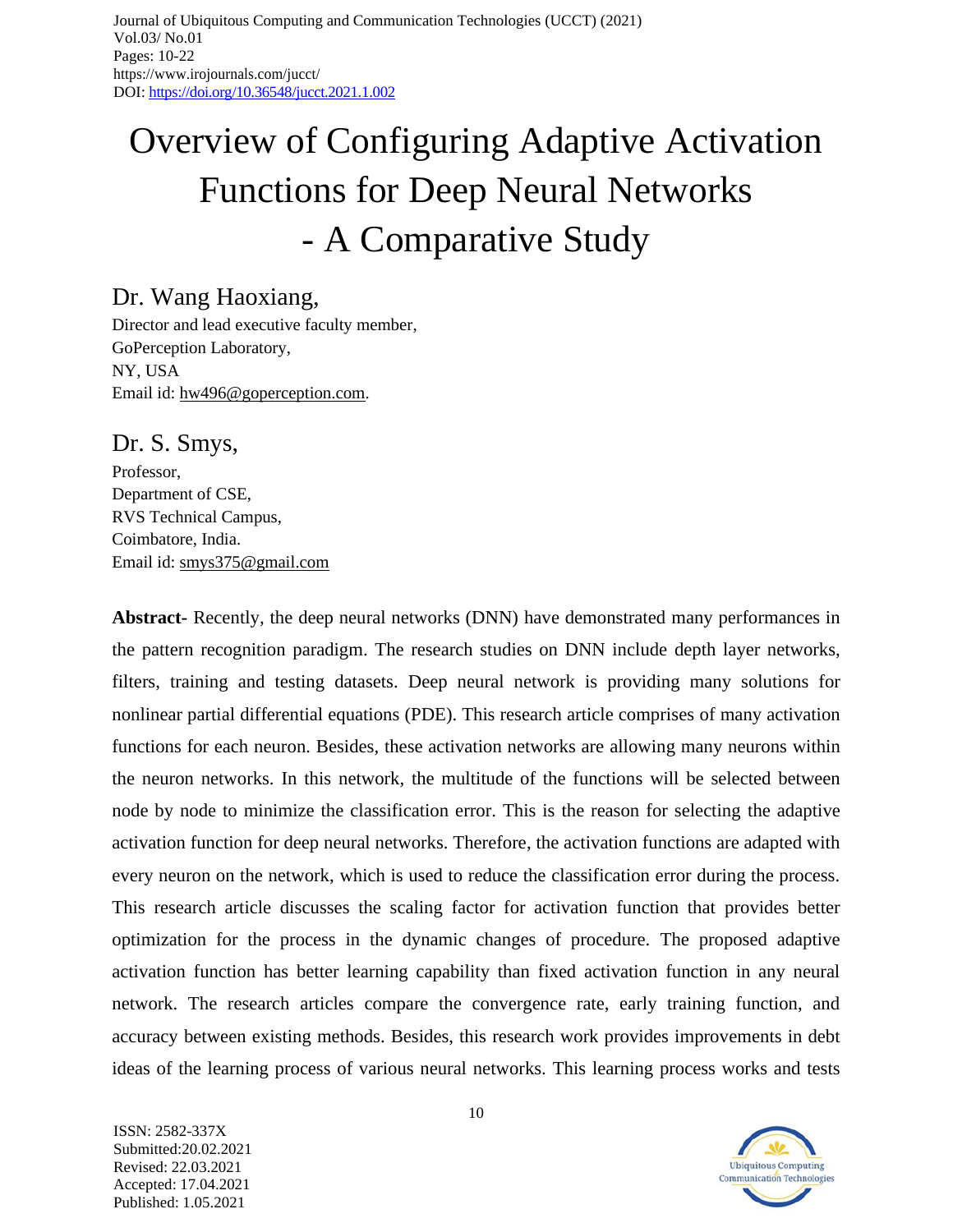the solution available in the domain of various frequency bands. In addition to that, both forward and inverse problems of the parameters in the overriding equation will be identified. The proposed method is very simple architecture and efficiency, robustness, and accuracy will be high when considering the nonlinear function. The overall classification performance will be improved in the resulting networks, which have been trained with common datasets. The proposed work is compared with the recent findings in neuroscience research and proved better performance.

# *Keywords: Deep networks, Adaptive activation function*

# **1. INTRODUCTION**

The Artificial Neural Network (ANN) method is simulated around 100 trillion links in the human brain. Also, this network consists of billions of computational units. The inputs of a neuron are based on output frequency, which is passed from one to another unit [1]. The neurons are connected in a network of around 100 trillion links. The hierarchical setup of neurons is a more efficient way in the neural networks. Figure 1 shows various notations of artificial intelligence (AI).



**Figure 1** Various Notation of Artificial Intelligence

The study of node function in each layer, regularization techniques, which are used to minimize the ill-posed problems, network structure, and bounce forward connection, which is a great deal [2]. Generally, the activation function will be enabled in each node of a network to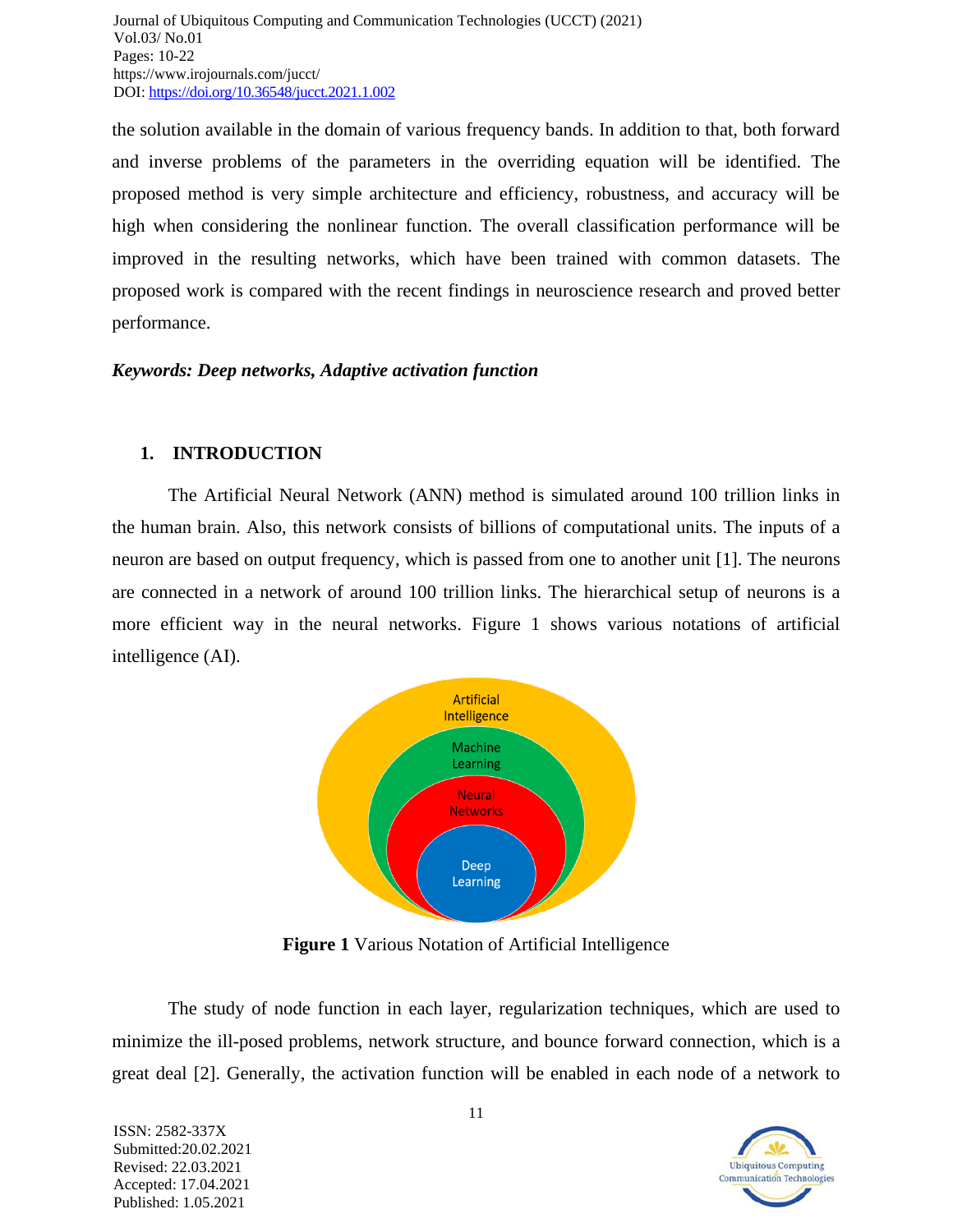learn a complex nonlinear behavior by ANN [3]. This method procedure restricts the output range of the neurons by using mathematical functions [4]. One of the efficient activations is rectified linear units (ReLU), which is the most successful procedure among all other functions [5]. The difference between ML and DL is shown in figure 2 as a block diagram representation.



**Figure 2** Differences of ML and DL



**Figure 3** Various Activation Function in Neural Network

This transfer of incoming data is roaming from one unit to another through this activation function with a firing rate [6]. Figure 3 shows some graphical representations of various activation functions in neural networks. The activation function may be odd or even with inhibitory or excitatory function. The concentration of units on the network's surface is based on the concentration of the units within the units [7]. The paper has proposed a mathematical model of the feed-forward network for any continuous function of approximations [8]. A theorem has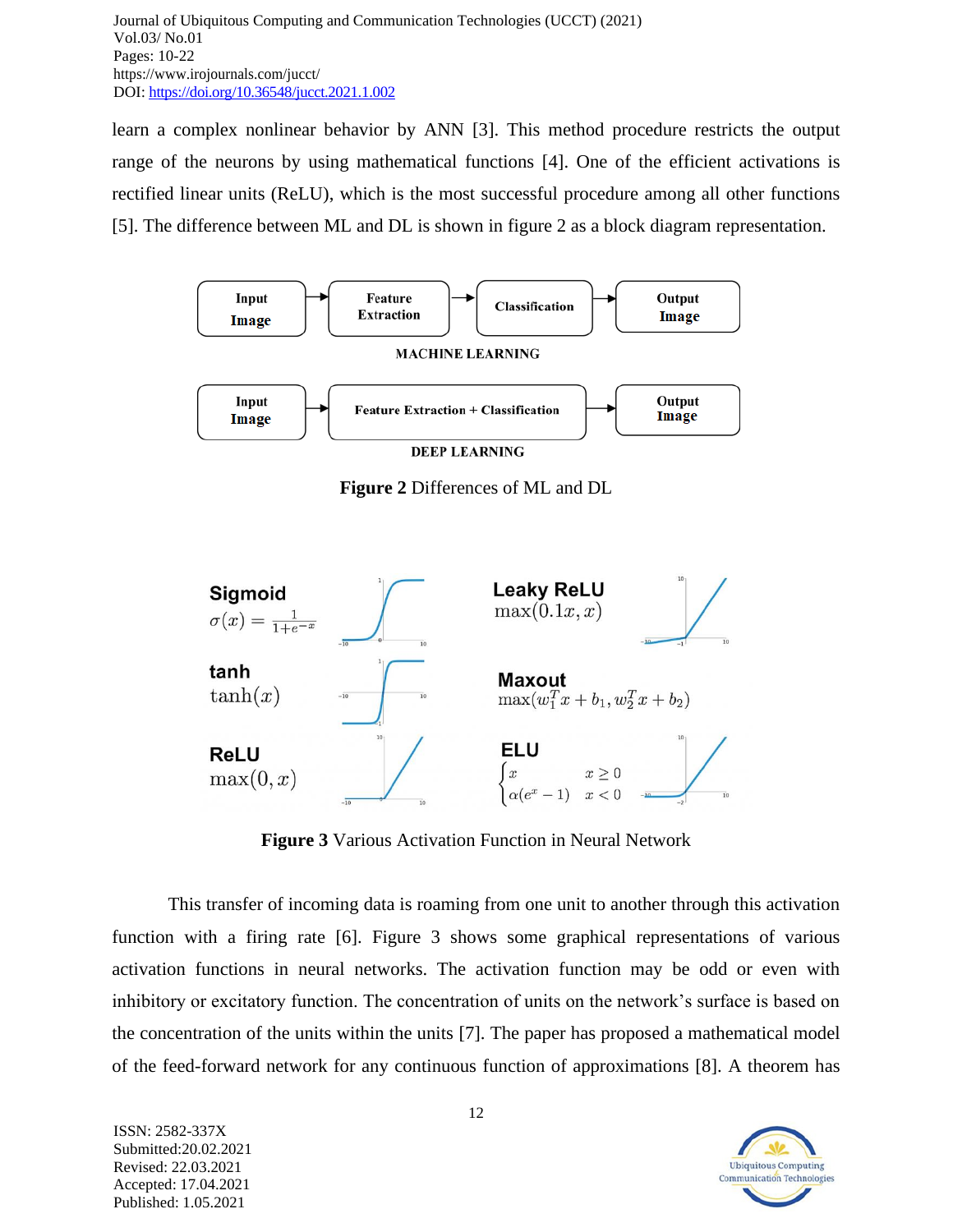been proposed for a neural network, where inherent approximation has been activated by itself. The simplified activation approach is showing in figure 4.



**Figure 4** Simplified block diagram of activation function

The inherent architecture of the feed-forward contains a lot of hidden layers or units, which is required to approximate the function present in the account. This possible training impact on any activation function such as Rectified linear unit (ReLU), Leaky ReLU, PReLU, Exponential Linear Unit (ELU), Softmax, and soft plus with training time and memory requirement unit [9] [10][11]. The deep CNN-based architecture contains the rectified linear units, which will gain more accuracy based on its property. Besides, nonlinear function trains faster than other activation function [11][12]. Each convolutional layer is scaling the intensities within the networks with positive values of the output of the units to grow unbounded will not change the decision capabilities of any neural networks [13]. This invariant of inputs shows a good impact on any classical problems. Our research work analysis the adaptive activation function for larger deep networks with neurons in the networks. It can be configured to transform any changes in the activation function. However, this switching "ON" and "OFF" of activation function is called adaptive function inactivation procedure used for training the dataset [14]. This new framework incorporates the adaptive function inactivation procedure of neural networks, which are used to minimize the classification errors [15].

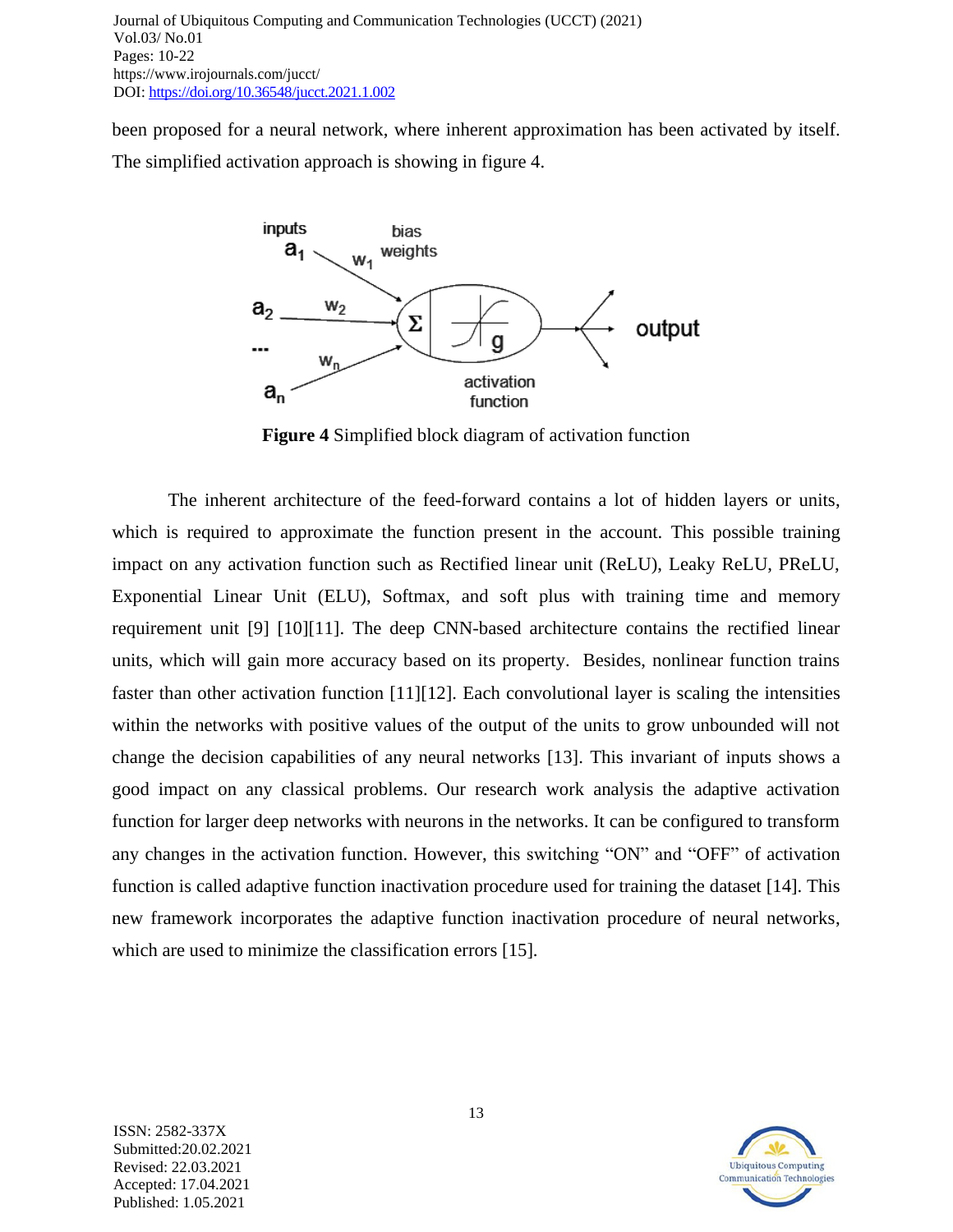#### **2. ORGANIZATION OF THE RESEARCH**

The organization of the research is that, section 3 shows the relative works of an effective deep learning process. Methodology for configuring adaptive activation function in deep neural networks is discussed in section 4. The obtained results are categorized and discussed in section 5. Finally, Section 6 delivers a conclusion and further extension of the research.

# **3. PRELIMINARIES**

DNN deploys various application-based networks based on shapes and size to evaluate both the accuracy and efficiency. The input for DNN is a simple set of values, which is used to represent the data analysis. The pixel values of an image are available with numerical values along with the state of systems. There are many group-based convolution deep learning architectures deployed for efficient networks. Designing an efficient deep neural network is based on depth-wise convolution layers [16]. The point-wise grouping of the layer for channel streaming is designed in this paper [17] to deliver an efficient approach. The learned group convolution architecture is one among them. All the aforementioned methods are effective and they are constructed based on redundant weights for obtaining a better accuracy. Recently, the deep learning approach takes on the direction towards adaptive learning for providing an efficient exploration of many applications [18][19]. These adaptive inference purposes in deep learning help to achieve efficiency in any system process. Generally, this adaptive approach gains high performance in terms of efficiency, flexibility, and accuracy metrics. Bolukbasi et al introduces the ensemble model of multiple-stage deep networks to compute the decision function of the variable size of networks [20]. Huang et al propose a multi-scale convolutional network with adaptive inferences during the computation stage [21]. Veit et al and Wang et al designed a Resnet architecture with variable-based choosing layers for adaptive inference [22][23]. Figurenov et al propose the entry-level adaptive spatial location method for many applications [24]. Enabling adaptive activation function in pixel tasks for every attention gating are introduced in RNN architecture is used for many dynamic processes according to the variable

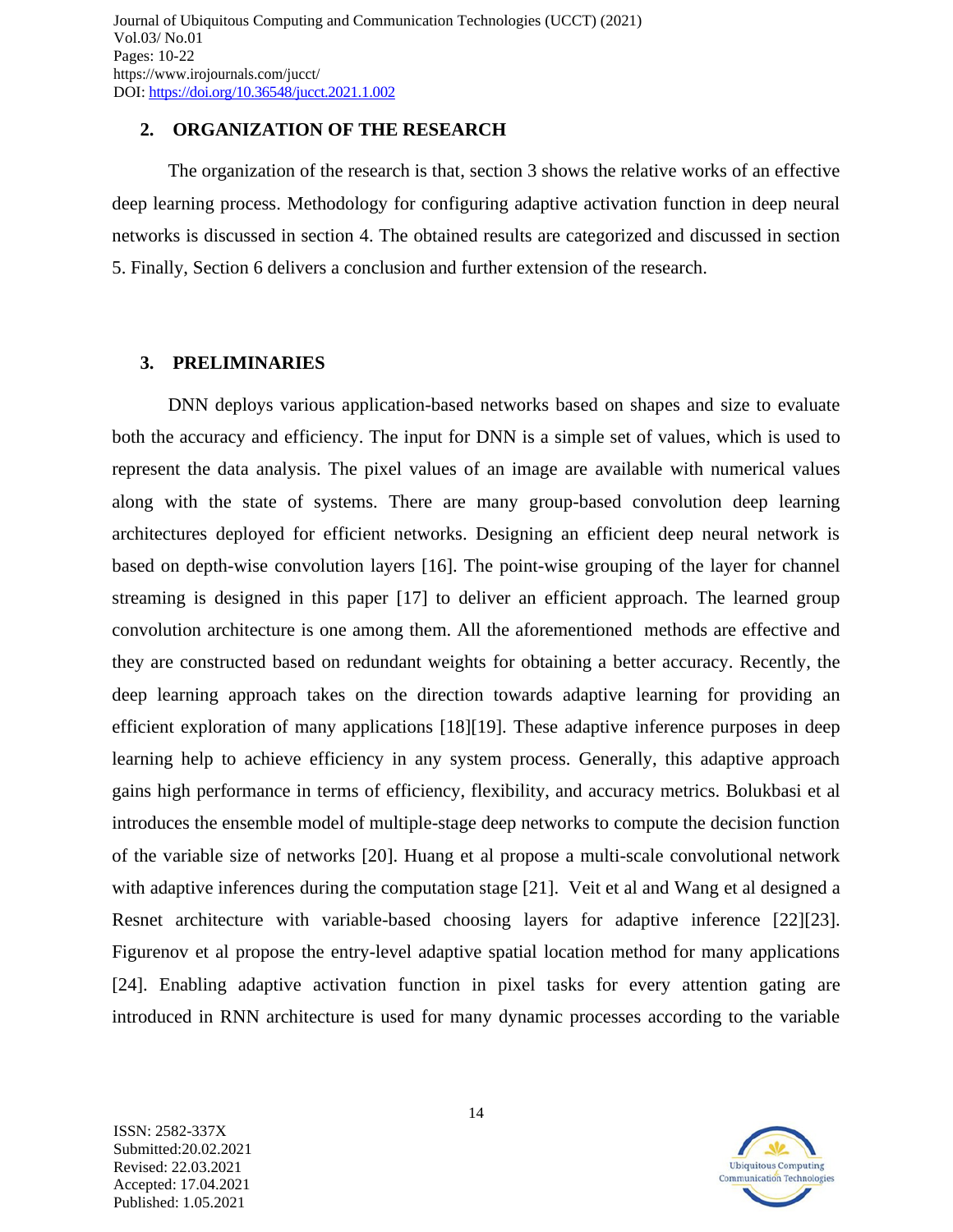coefficient in the neural network framework [21]. This RNN architecture is accelerating for many visual tracking systems with adaptive functions [15].

Most of the prior works is focusing on designing a framework with adaptive inferences for efficient works. This research article is comparing convergence rate and early training function between the existing methods. Besides the choosing, the adaptive activation function is a challenging task for various applications. For example, the sigmoid activation function is used for consisting of 2 output categories. More than 2 output categories should be used softmax activation function. Our model applied various adaptive activation function with multiple intermediated classifiers [14][2][16]. Lan et al discuss about one stage online network distillation architecture with the multi-level network for enhancing the final network [25]. Their approach is containing a huge number of networks and retaining higher accuracy. In multi-level classifiers, every single network is comprised of adaptive inference is used to provide good accuracy and efficiency.

# **4. METHODOLOGIES**

#### **4.1 Training dataset**

The datasets are splitting into two named training and testing datasets. The training datasets are very essential to train the network in any supervised learning. We select a training dataset with normal distribution which will depend on large gradient regions. The spectral method is performing here to get a high numerical solution [26]. Besides, training data is acquired from performing experiments with low fidelity data sets. Figure 5 shows our proposed adaptive activation function for a single layer network.

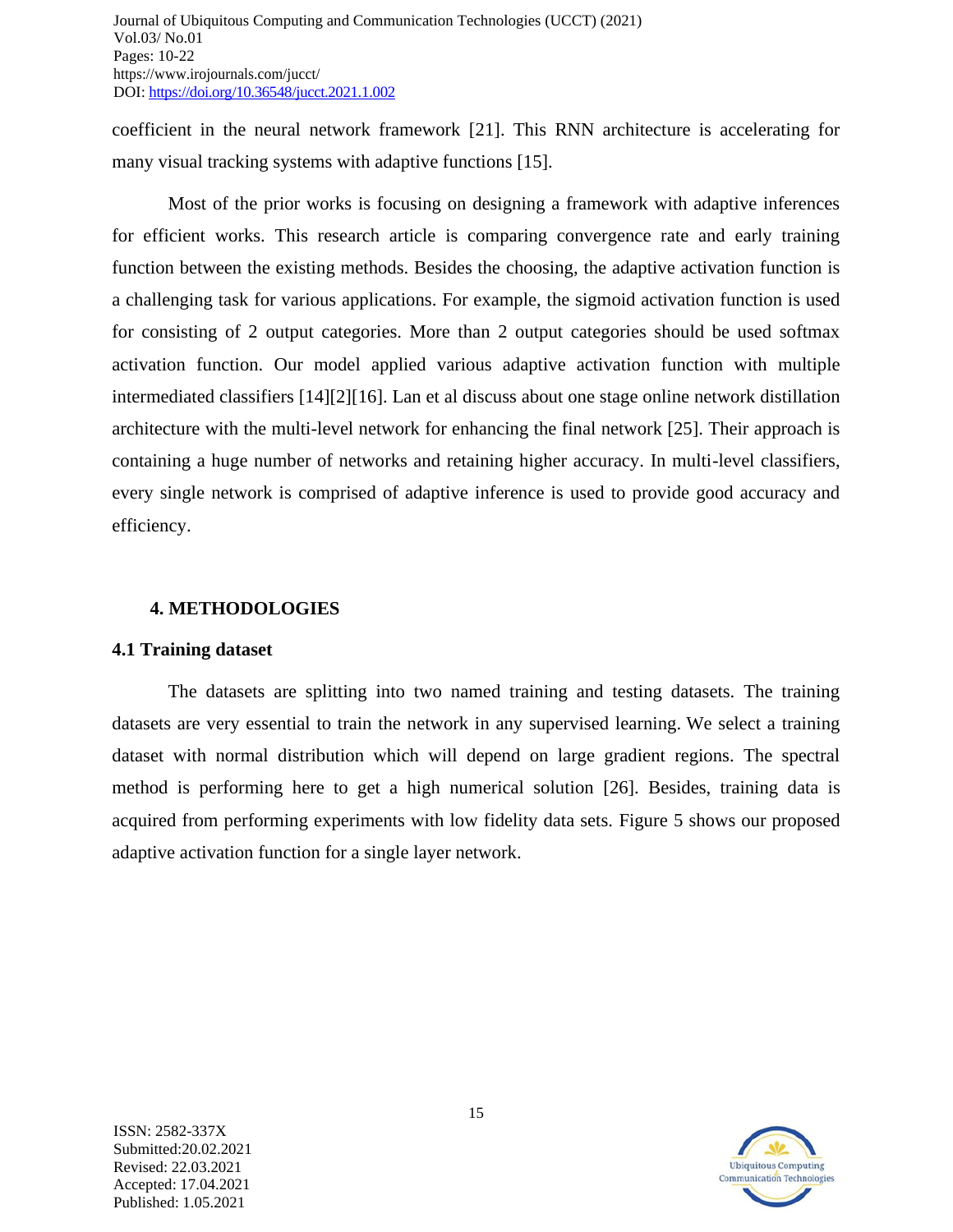

**Figure 5** Adaptive Activation Function Blocks for Single Layer

# **4.2 Proposed Adaptive Activation Algorithm**

# **Step 1:**

The gradient descent approach is noted here;

$$
w^* = arg \min_{w \in \Theta} (J(W))
$$

$$
b^* = arg \min_{b \in \Theta} (J(b))
$$

# **Step 2:**

The hyper-parameter "a" in the adaptive activation function,

$$
\sigma\left(a\mathfrak{L}_k(x^{k-1})\right)
$$

Which will be optimized, also resulting optimization provides the minimum of loss function based on weights and bias conditions,

#### **Step 3:**

The optimization issues provide to find the loss function with the help of optimized parameters is defined here;

$$
a^* = arg \min_{a \in \mathbb{R}^+ \setminus \{0\}} (J(a))
$$

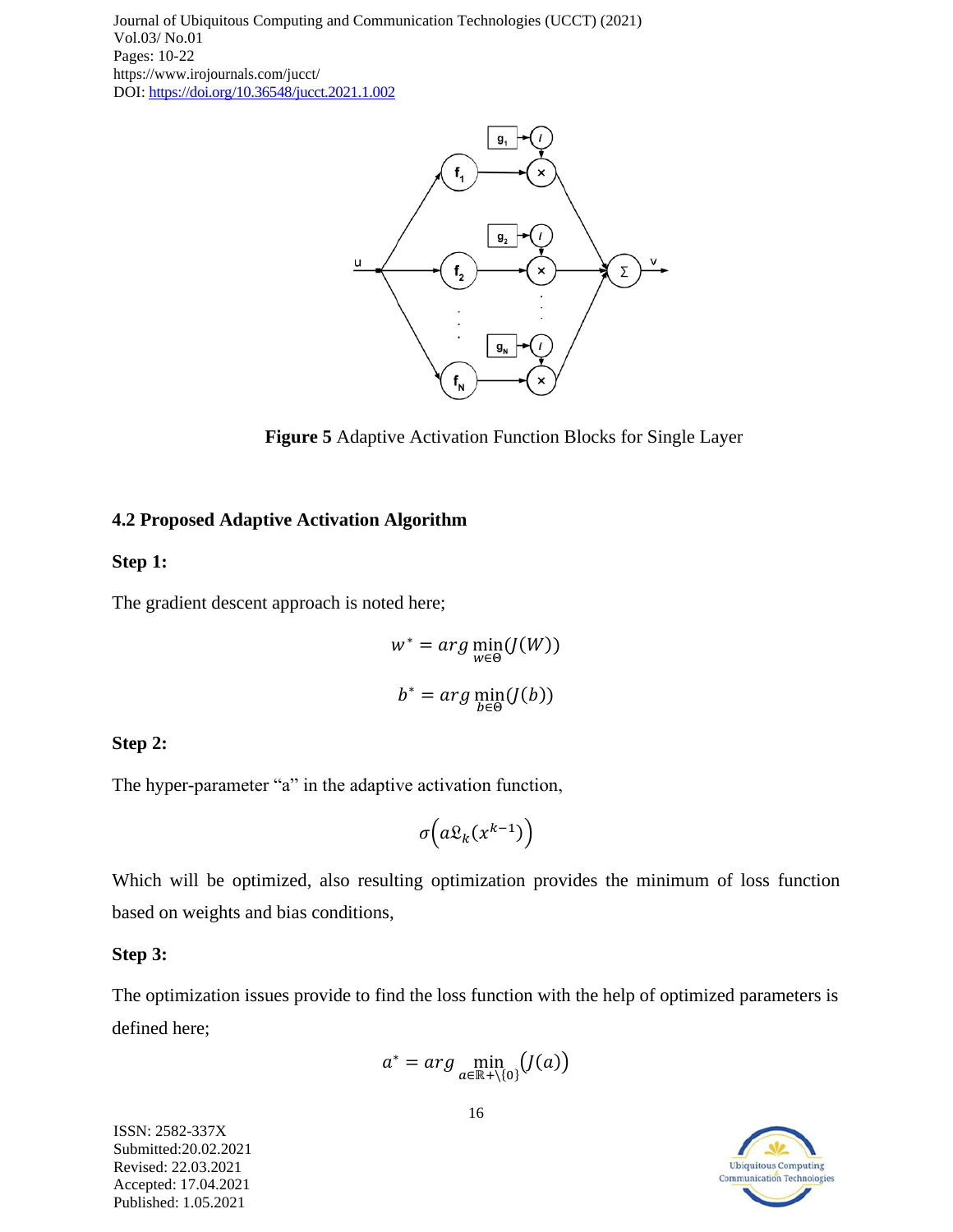This parameter can be updated as,

$$
a^{m+1} = a^m - \eta_l \nabla_a J^m(a)
$$

#### **Step 4:**

The loss function has minimized with optimal weights is defined as,

$$
J(\Theta) = MSE_R + MSE_B
$$

Where, the mean square error (MSE) is given by,

$$
MSE_R = \frac{1}{N_R} \sum_{i=1}^{N_R} \left| R(x_R^i, y_R^i, t_R^i) \right|^2 \& MSE_B = \frac{1}{N_B} \sum_{i=1}^{N_R} \left| B(x_B^i, y_B^i, t_B^i) \right|^2
$$

Where,  $MSE_R$  denotes the residual training sets and  $MSE_B$  denotes boundary training sets.

#### **Step 5:**

Sigmoid activation function is defined as;

Sigmoid  $=\frac{1}{1+e^{-ax}}$  $ReLU = max(a, ax)$ Leaky ReLU = max $(0, ax)$  –  $V$ max $(0, -ax)$ 

#### **4.3 Adaptive approach**

Many attempts are created for the adaptive activation functions per layer in the deep learning algorithm. The layer optimization includes a complex non-linear function that is used for effective conditions on modern datasets. The network architectures are appended with adaptive capabilities for the function which will reduce the training times and provides better accuracy. This integration of the adaptive model with neural network architecture is used to explore the optimization concepts [27].



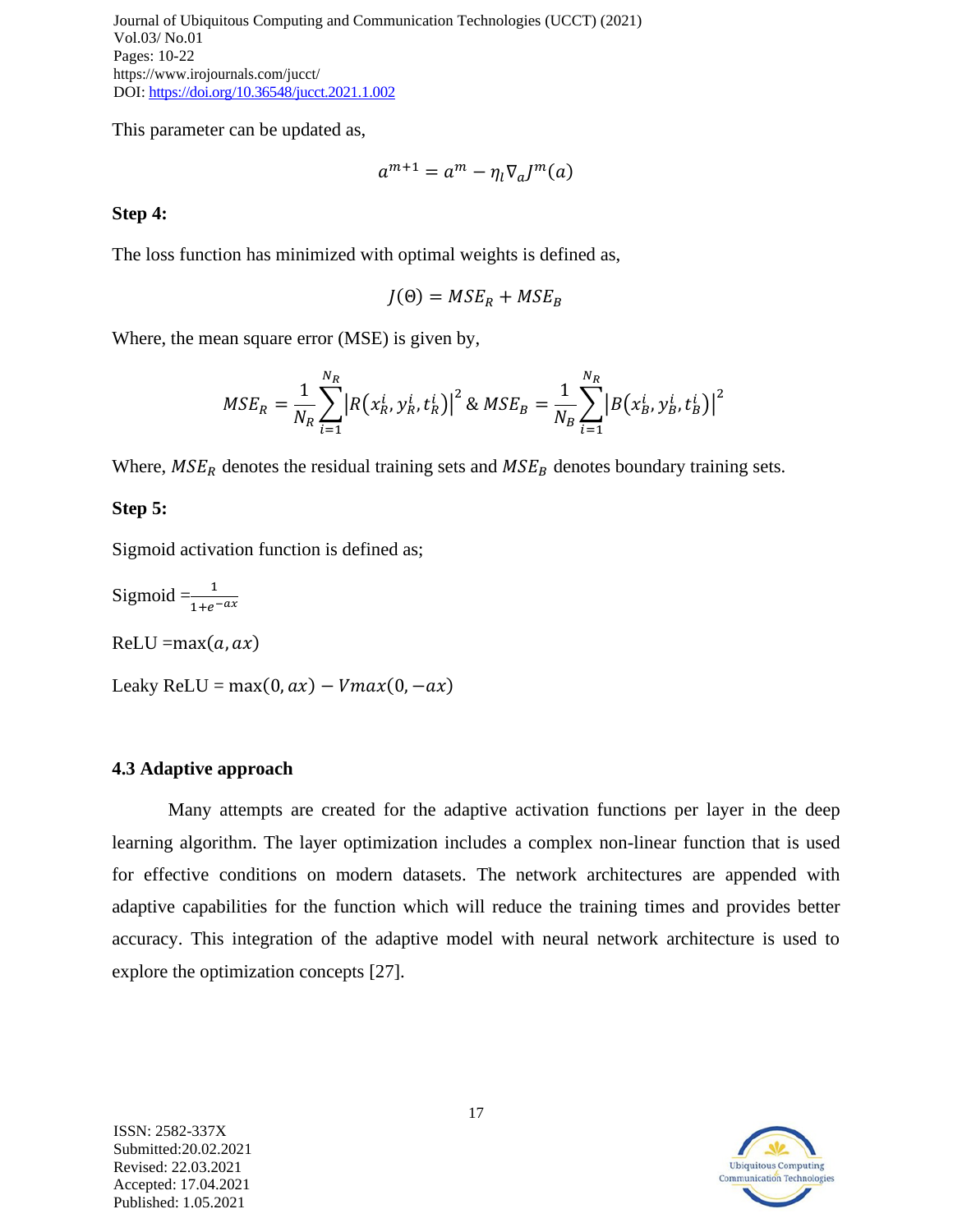# **5. RESULTS & DISCUSSION**

Various activation functions are playing an important role in the final output blocks of the neural network. This activation function will be linear transformation which is used to solve the complex problem with the absence of weights and bias limited capacity. The model graphs are showing in figure 6 for activation functions.



**Figure 6** Model Units for Activation Function

The back propagation algorithm is evaluating the gradient of the loss function with gradient parameters. These possible gradients are supplied to the update and weights for any linear function without a differentiable equation which is not possible [28].



**Figure 7** Results of Linear and Log Quantization

The proposed work shows better results in activation function at the tail of DNN. The correlated function in a deep network is used to solve the complex problem of training sets. Figure 7 shows the results of linear and log quantization of activation function. Mostly, the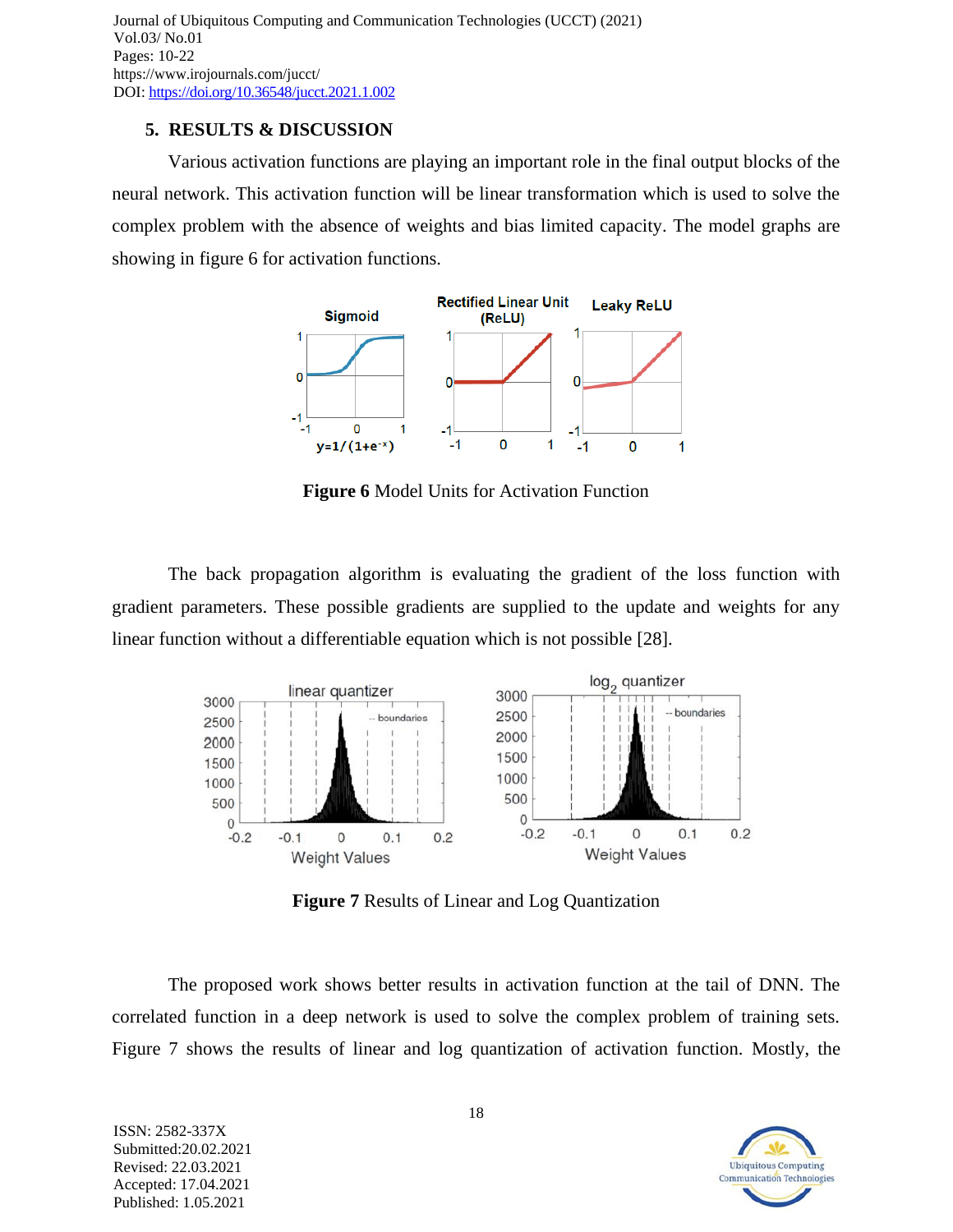suitable architecture is applied for adaptive based on the classification conditions. Based on this condition, the classification error can be minimized compared to the existing algorithm. The graphs show in figure 8 that comparison charts perform between the activation function with two outputs verification.



**Figure 8** Comparison of Two Activation Function with 2 Outputs

This validation method is mostly a trial and error-based technique. The fine-tuning of the network provides a good performance. Then, the optimization techniques ensembles for each activation function and it is applied in the neural network for every single neural network.



**Figure 9** Comparison of Activation Function with more than 2 Outputs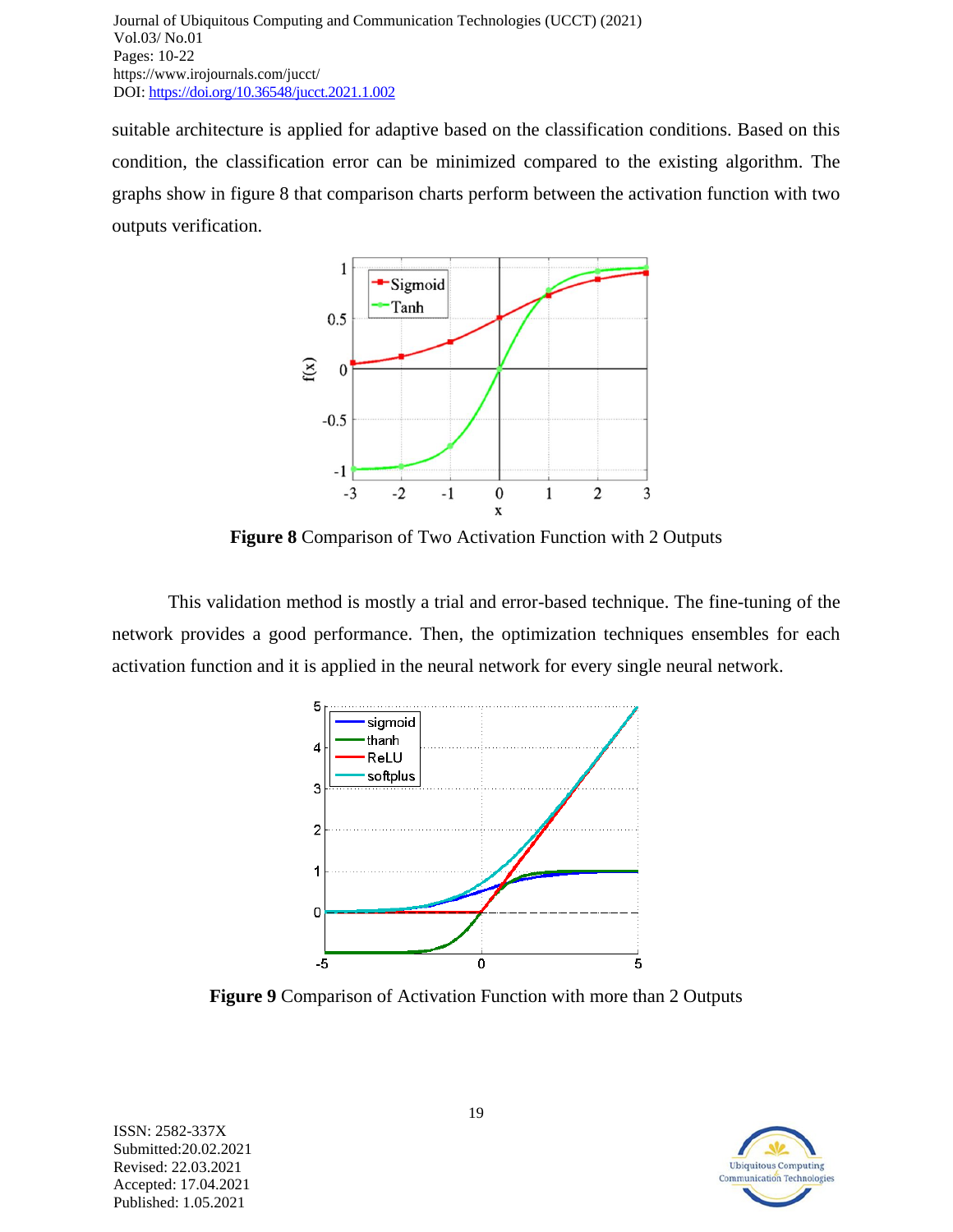This operation is applied in the process, which should be optimized in more than two outputs entity of neural network performance. The individual activation function can be performed for obtaining two types of outputs in neural networks. Thus, it shows the soft plus activation function performs better results in both the conditions shown in figure 9. The convolutional neural network intimates every node representation with the pixel of the images obtained from one layer to the next layer for individual activation function, which is optimized for dynamic conditions.

#### **6. CONCLUSION**

The proposed research paper provides an overview of the adaptive activation function that configures with a mathematical model. Based on the loss function, the network is optimized for every separated layer. This makes the classification accuracy higher and reduces the errors. The DNN consist of a large number of layers and variety of activation function to be tested by using adaptive techniques, which includes the negative impact minimization. In addition to that, the future research is extending the negative impact minimization for the activation function.

# **REFERENCES**

[1] H. Owhadi, Bayesian numerical homogenization, Multiscale Model. Simul. 13, 812-828, 2015.

[2] E. J. Parish, K. Duraisamy, A paradigm for data-driven predictive modeling using field inversion and machine learning, J. Comput. Phys. 305, 758-774, 2016.

[3] S. Qian, et al, Adaptive activation functions in convolutional neural networks, Neurocomputing Volume 272, 10 January 2018, Pages 204-212.

[4] N. Rahaman, et al., On the spectral bias of deep neural networks, arXiv preprint arXiv:1806.08734, 2018.

[5] M. Raissi, G.E. Karniadakis, Hidden physics models: machine learning of nonlinear partial differential equations. J. Comput. Phys., 357, 125-141, 2018.

[6] M. Raissi, P. Perdikaris, G.E. Karniadakis, Numerical Gaussian processes for time-dependent and nonlinear partial differential equations. SIAM J. Sci. Comput. 40, A172-A198, 2018.

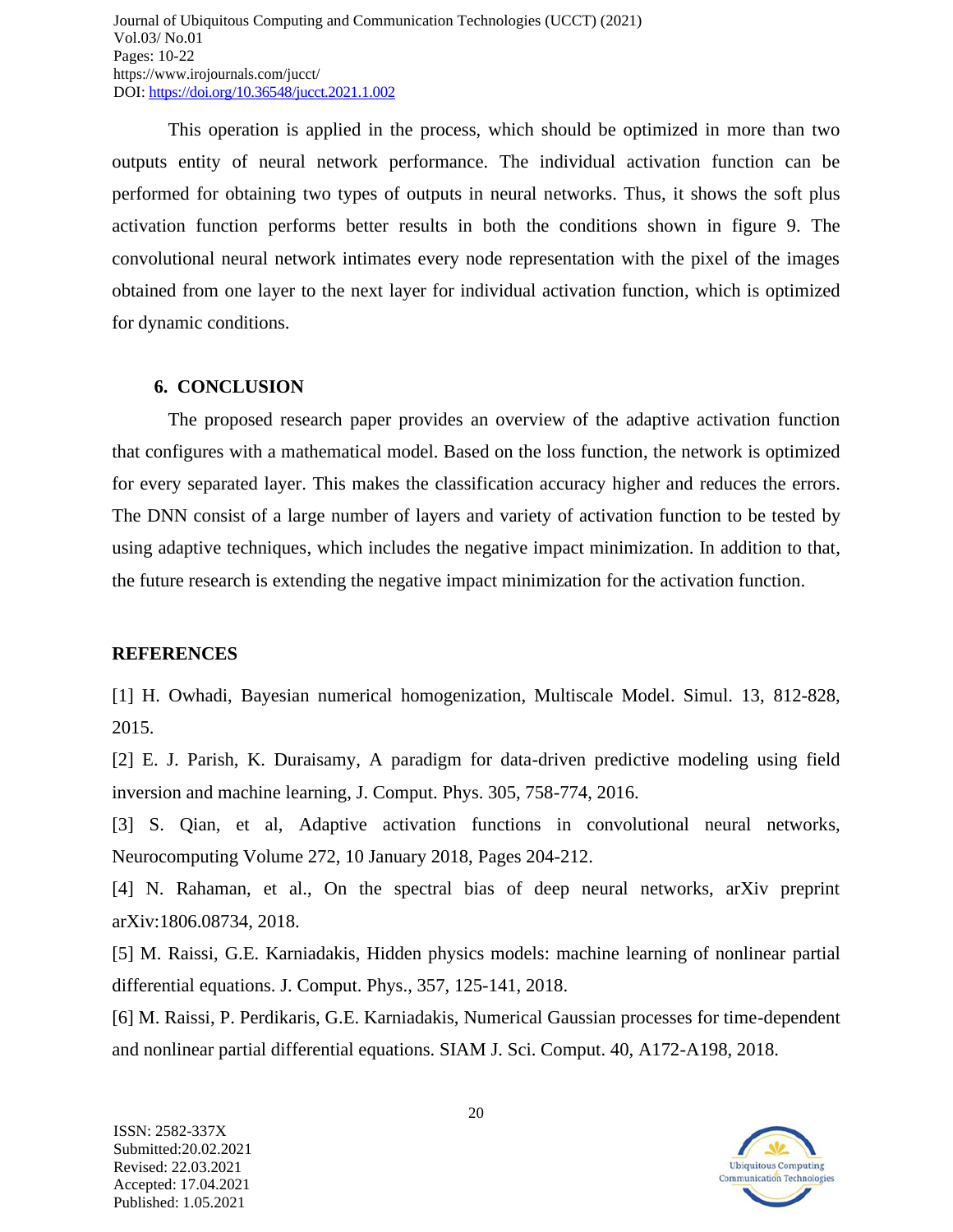[7] M. Raissi, P. Perdikaris, G.E. Karniadakis, Physics-informed neural network: A deep learning framework for solving forward and inverse problems involving nonlinear partial differential equations. J. Comput. Phys., 378, 686-707, 2019.

[8] M. Raissi, P. Perdikaris, G.E. Karniadakis, Inferring solutions of differential equations using noisy multi-fidelity data, J. Comput. Phys. 335 (2017) 736-746.

[9] M. Raissi, P. Perdikaris, G.E. Karniadakis, Machine learning of linear differential equations using Gaussian processes, J. Comput. Phys., 348, 683-693, 2017.

[10] M. Raissi, Z. Wang, M.S. Triantafyllou, G.E. Karniadakis, Deep learning of vortex-induced vibrations, J. Fluid Mech. (2019), vol. 861, pp. 119-137.

[11] S. Ruder, An overview of gradient descent optimization algorithms, arXiv: 1609.04747v2, 2017.

[12] S.H. Rudy, et al., Data-driven discovery of partial differential equations, Sci. Adv. 3(4), 2017.

[13] A.G. Baydin, B.A. Pearlmutter, A.A. Radul, J.M. Siskind, Automatic differentiation in machine learning: a survey, Journal of Machine Learning Research, 18 (2018) 1-43.

[14] J. Berg, K. Nystrom , Data-driven discovery of PDEs in complex datasets, J. Comput. Phys. 384 (2019) 239-252.

[15] K. Duraisamy, Z.J. Zhang, A.P. Singh, New approaches in turbulence and transition modeling using data-driven techniques, AIAA paper 2015-1284, 2015.

[16] D. P. Kingma, J. L. Ba, ADAM: A method for stochastic optimization, arXiv:1412.6980v9, 2017.

[17] Merkel, Cory, Dhireesha Kudithipudi, and Nick Sereni. "Periodic activation functions in memristor-based analog neural networks." Neural Networks (IJCNN), The 2013 International Joint Conference on. IEEE, 2013.

[18] A.-R. Mohamed, G. E. Dahl, and G. Hinton, "Acoustic modelling using deep belief networks," IEEE Transactions on Audio, Speech and Language Processing, Vol. 20, pp. 14-22, 2012.